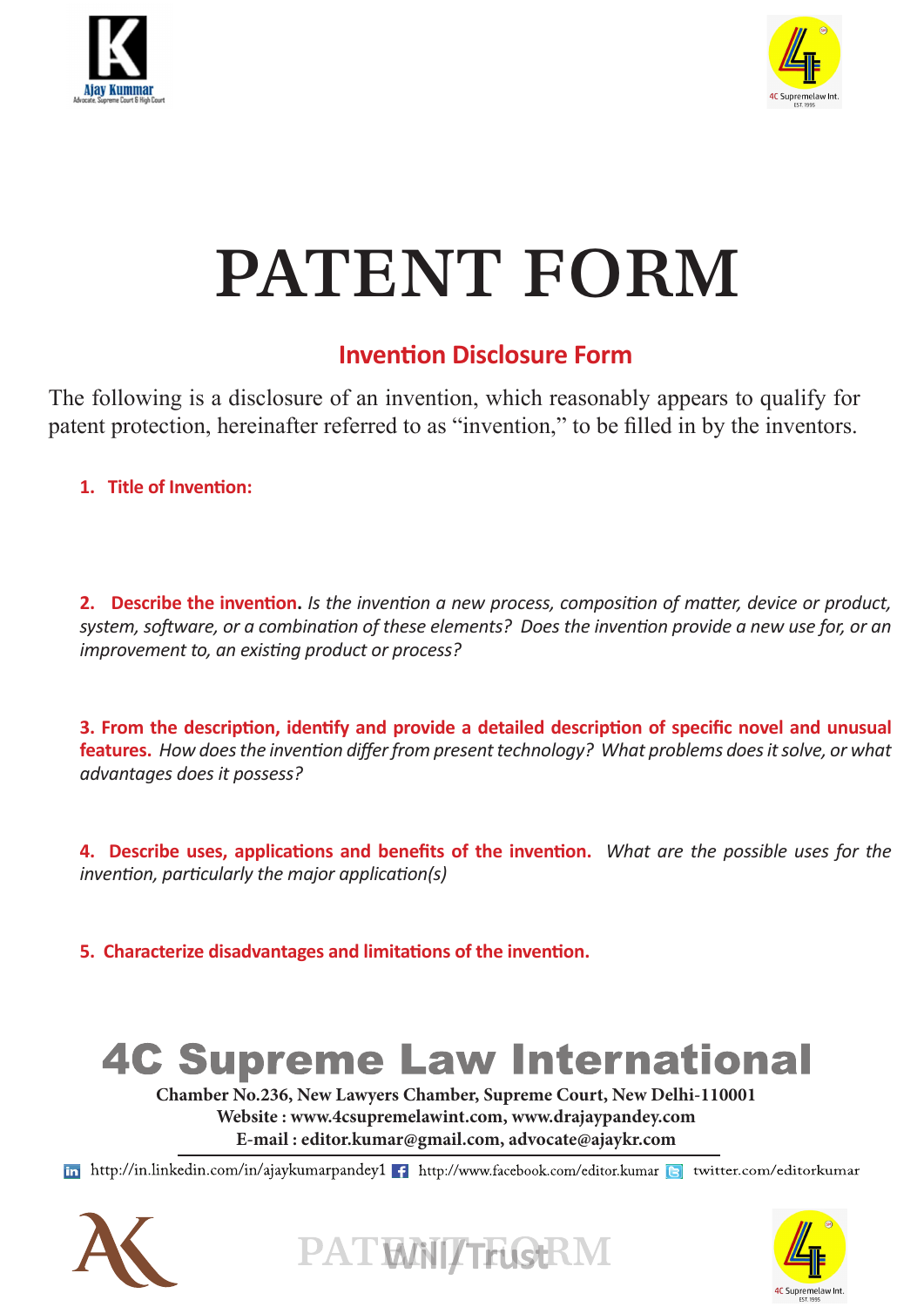**6. Enclose sketches, drawings, photographs and other materials that help illustrate the invention.** *(Rough artwork, flow sheets, tables and penciled graphs are satisfactory as long as they are clear and understandable.)*

**7. Provide details concerning experimental data.** *Has the invention been tested experimentally? Are experimental data available and documented in a formal log?* 

**8.** Please list any of your publications (including **abstract**s, posters, news releases, etc.) in print or anticipated. *Please state the date, place and circumstances of such disclosures*

#### **9. Identification of Inventor(s)**

| (1) | Name: | Title: | Organization: | <b>Address:</b> | Phone: |
|-----|-------|--------|---------------|-----------------|--------|
|     |       |        |               |                 |        |
| (2) | Name: | Title: | Organization: | <b>Address:</b> | Phone: |
|     |       |        |               |                 |        |
| (3) | Name: | Title: | Organization: | <b>Address:</b> | Phone: |
|     |       |        |               |                 |        |

### **4C Supreme Law International**

**Chamber No.236, New Lawyers Chamber, Supreme Court, New Delhi-110001 Website : www.4csupremelawint.com, www.drajaypandey.com E-mail : editor.kumar@gmail.com, advocate@ajaykr.com**

In http://in.linkedin.com/in/ajaykumarpandey1 1 http://www.facebook.com/editor.kumar B twitter.com/editorkumar

PATWNIZTFUStRM